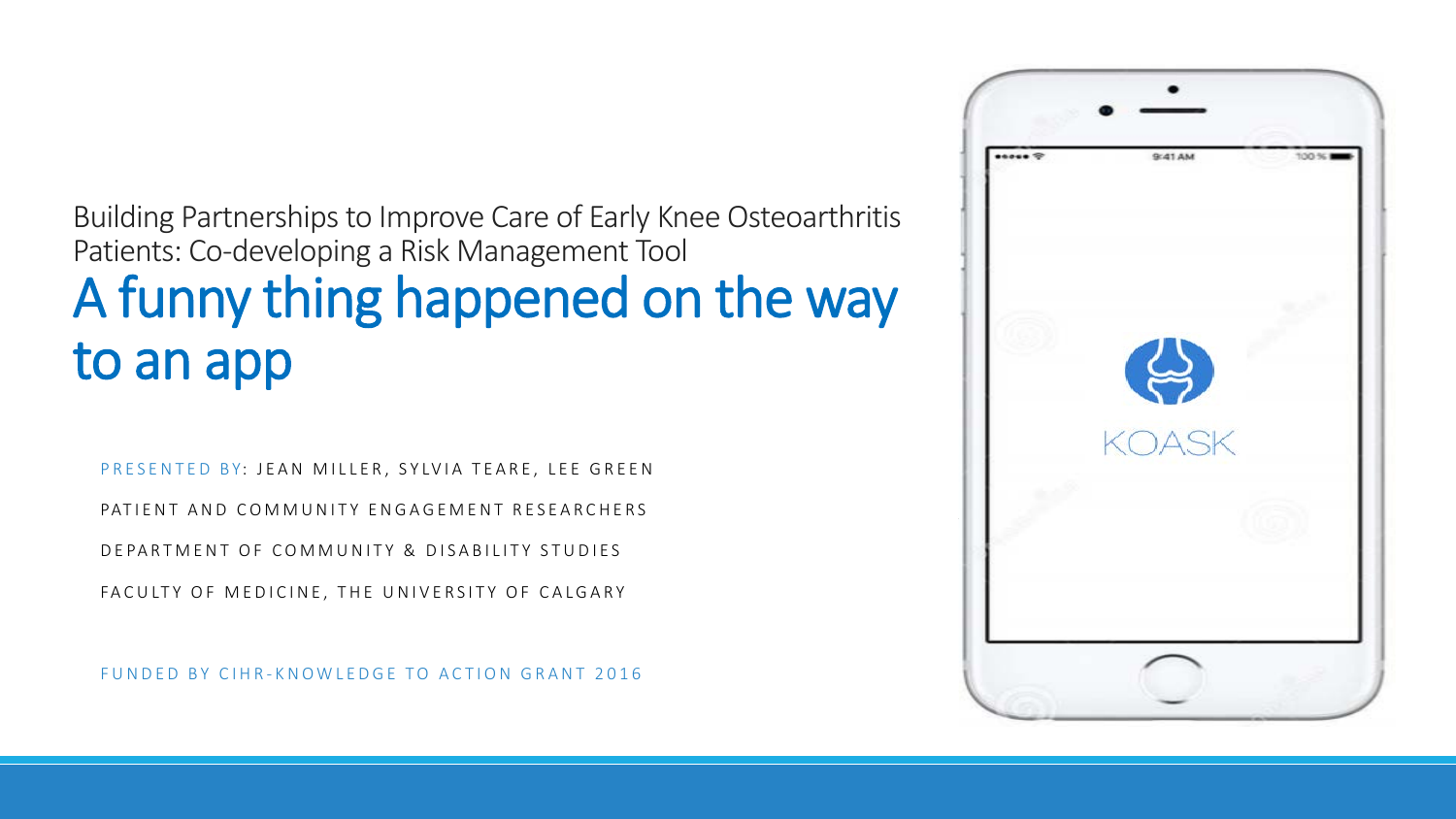### PROJECT TEAM

### PRINCIPAL INVESTIGATOR: DEBORAH MARSHALL

CO-INVESTIGATORS: JOLANDA CIBERE, SYLVIA TEARE

#### Research Team

- **University of Calgary**: Deborah Marshall, Benham Sharif, Brittany Shewchuk
- **Patient and Community Engagement Research Program (PaCER): Sylvia Teare, Journal** Miller, Nancy Marlett
- **Enhancing Alberta Primary Care Research Networks (EnACt)**: Lee Green, Tanya Barhar

### **Collaborators**

- **Arthritis Research Canada**: Jolanda Cibere, Linda Li, Jacek Kopec
- **Alberta Bone and Joint Health Institute**: Chris Smith
- **University of Alberta**: Dr. Denise Campbell-Scherer
- **Alberta Health Services:** Tracy Wasylak, Kelly Mrklas, Peter Faris

• **Tactica Interactive**: Kevin Glasier, Michael Coutts, Bryce McEwan, Robin Hillman, Chris Lacey









**ALBERTA** 

UNIVERSITY O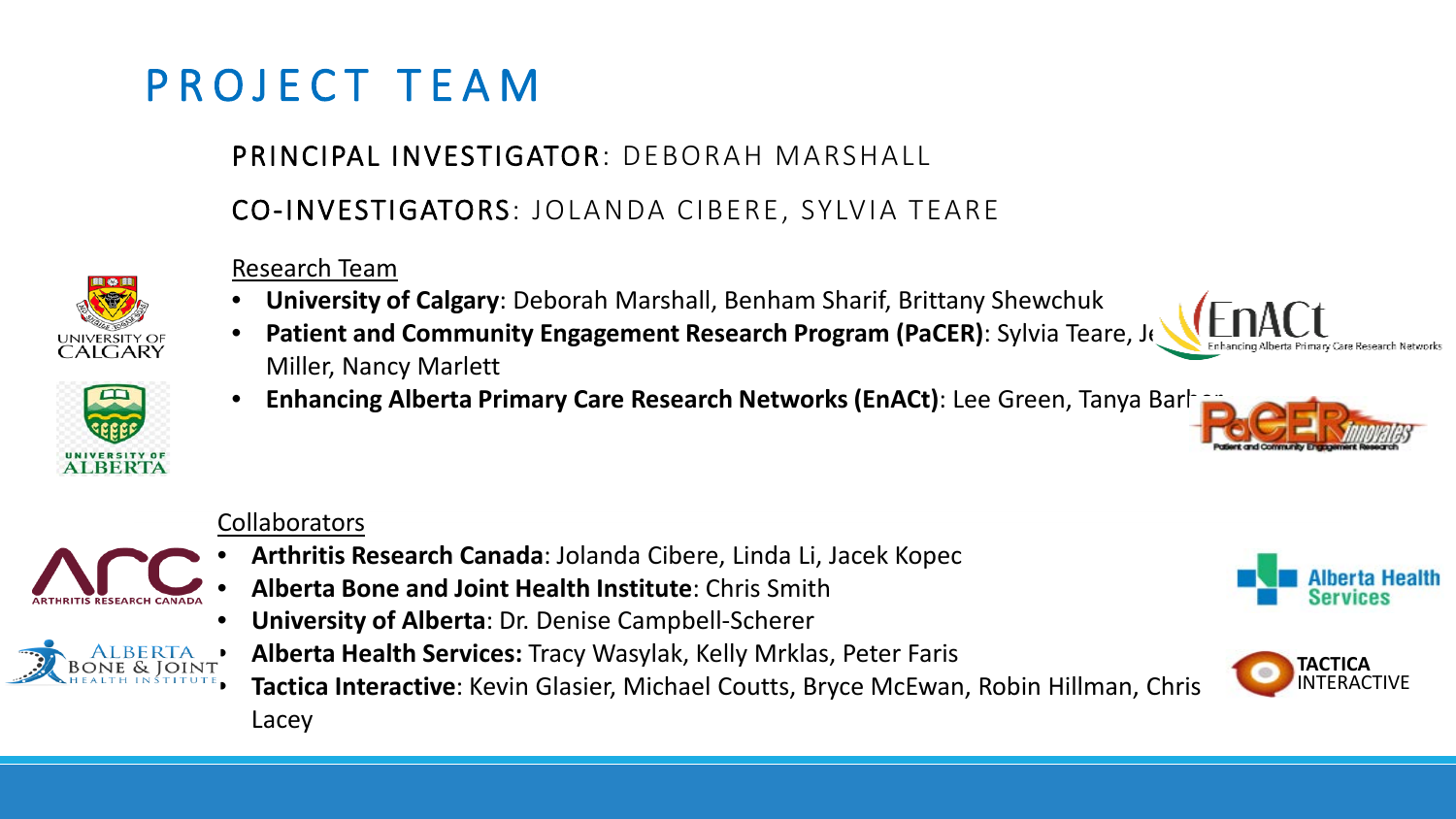## Presenter Disclosure

### **Presenters:**

- •Jean Miller
- Sylvia Teare
- Lee Green

### **Conflicts of interest:**

*We have no relationships to declare that may introduce potential bias and/or conflict of interest*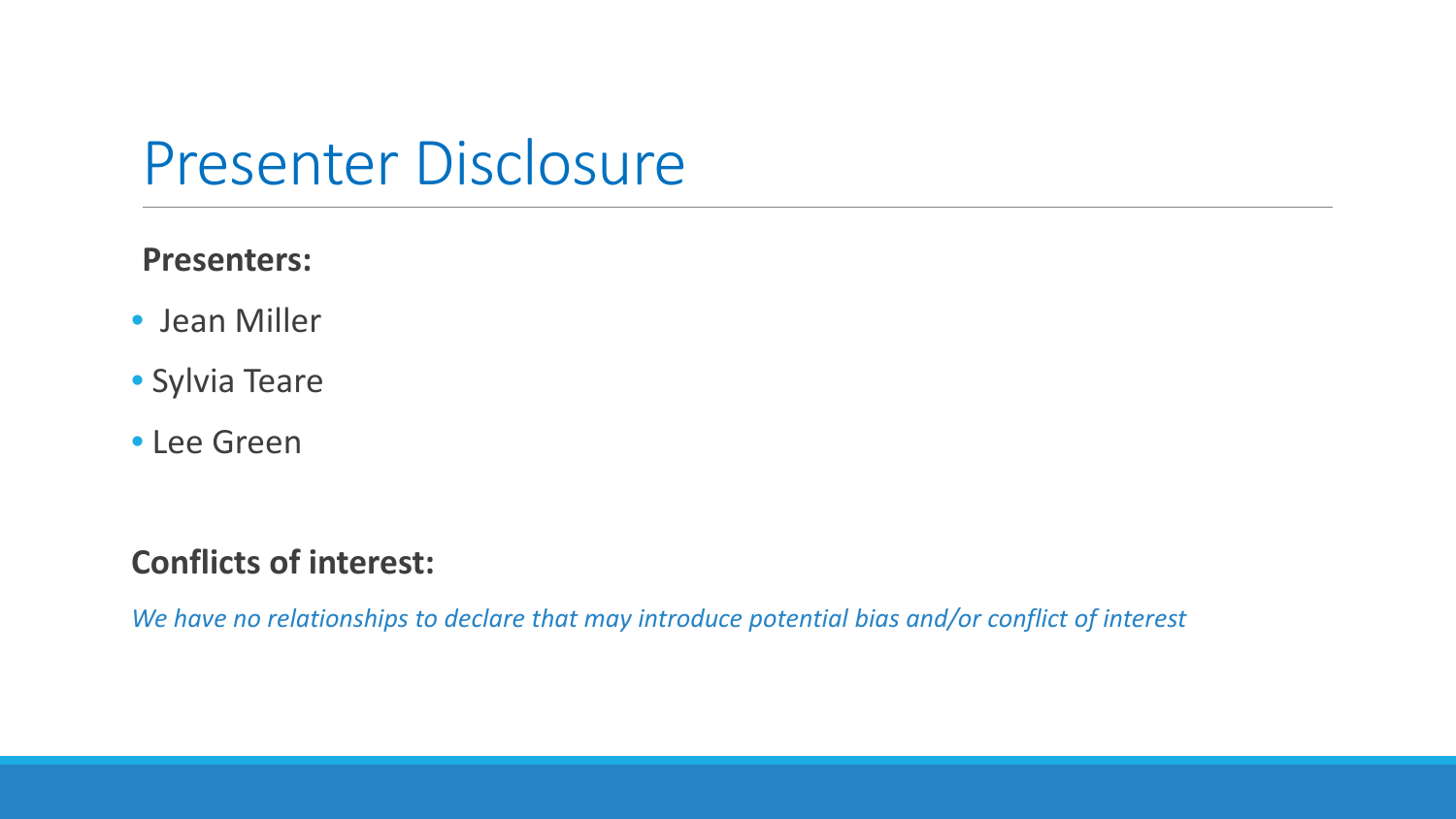### Acknowledgements

Sincere thanks to the 4 patients and 5 family physicians who were involved in all stages of this project including the three co-design sessions

Thanks to Toward Optimized Practice (TOP)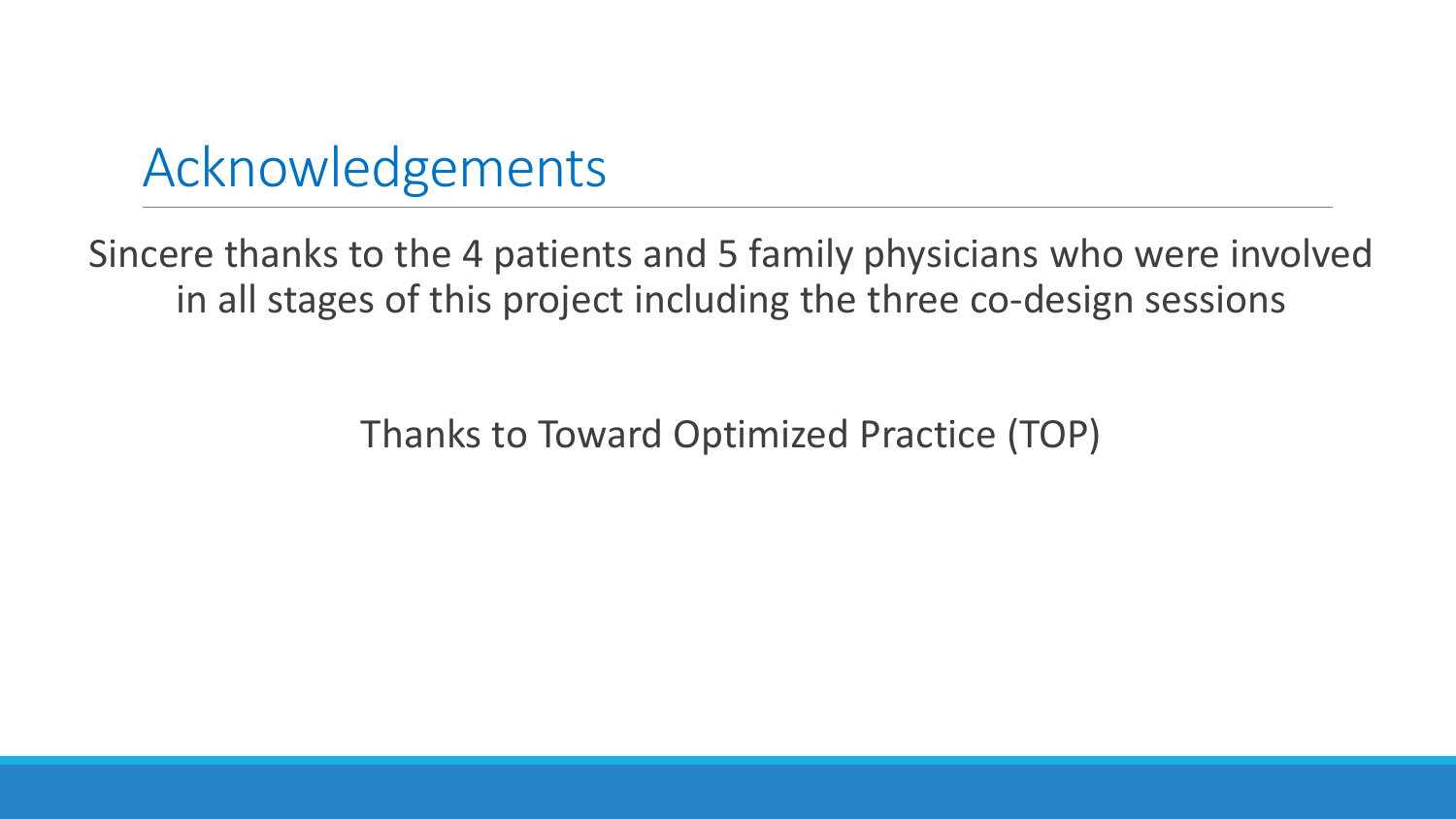# A Knowledge Translation Study

**The Issue:**

There is a gap between what health professionals know about the risk for and management of knee osteoarthritis

### **and**

the use of that knowledge with patients

#### **Study Objective**

To develop a quantitative measure of clear expected outcomes of OA and promote self-management strategies to slow OA progression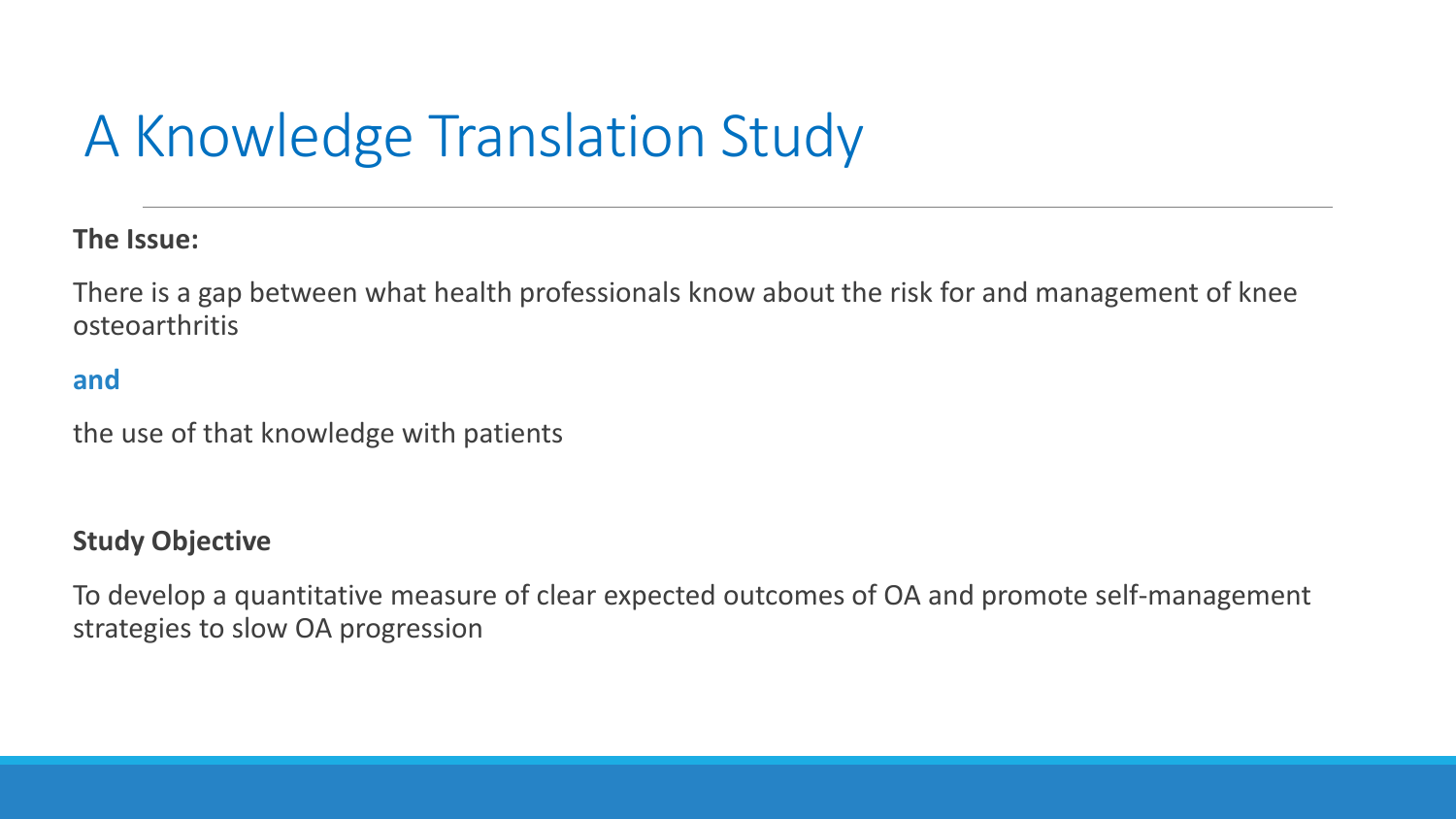# Objectives of this Session

- 1) Understand the value of co-design in developing an eHealth tool (app) for patients with knee OA
- 2) Understand how the voices of patients and family physicians changed the study from a risk prediction tool to one that supports patient/family physician communication and patient self-management
- 3) See the juxtaposition between family physician mental models of knee OA and patients' identified needs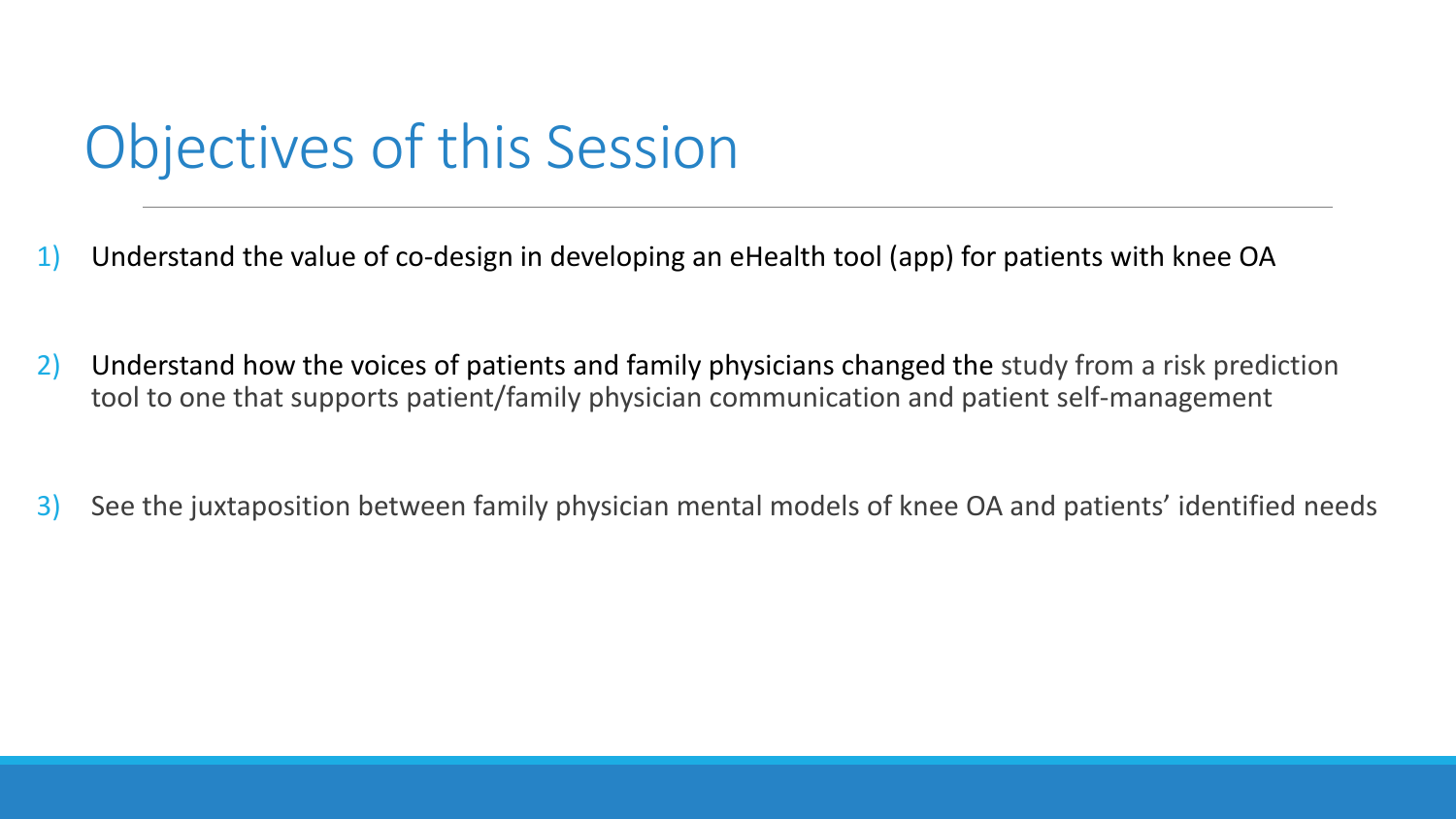## Presentation Overview

◦Overview of research that informed the direction of this codesign study

- ◦Description of the co-design process used to develop the ehealth tool
- ◦Discussion of the juxtaposition between family physicians' and patients' views of knee OA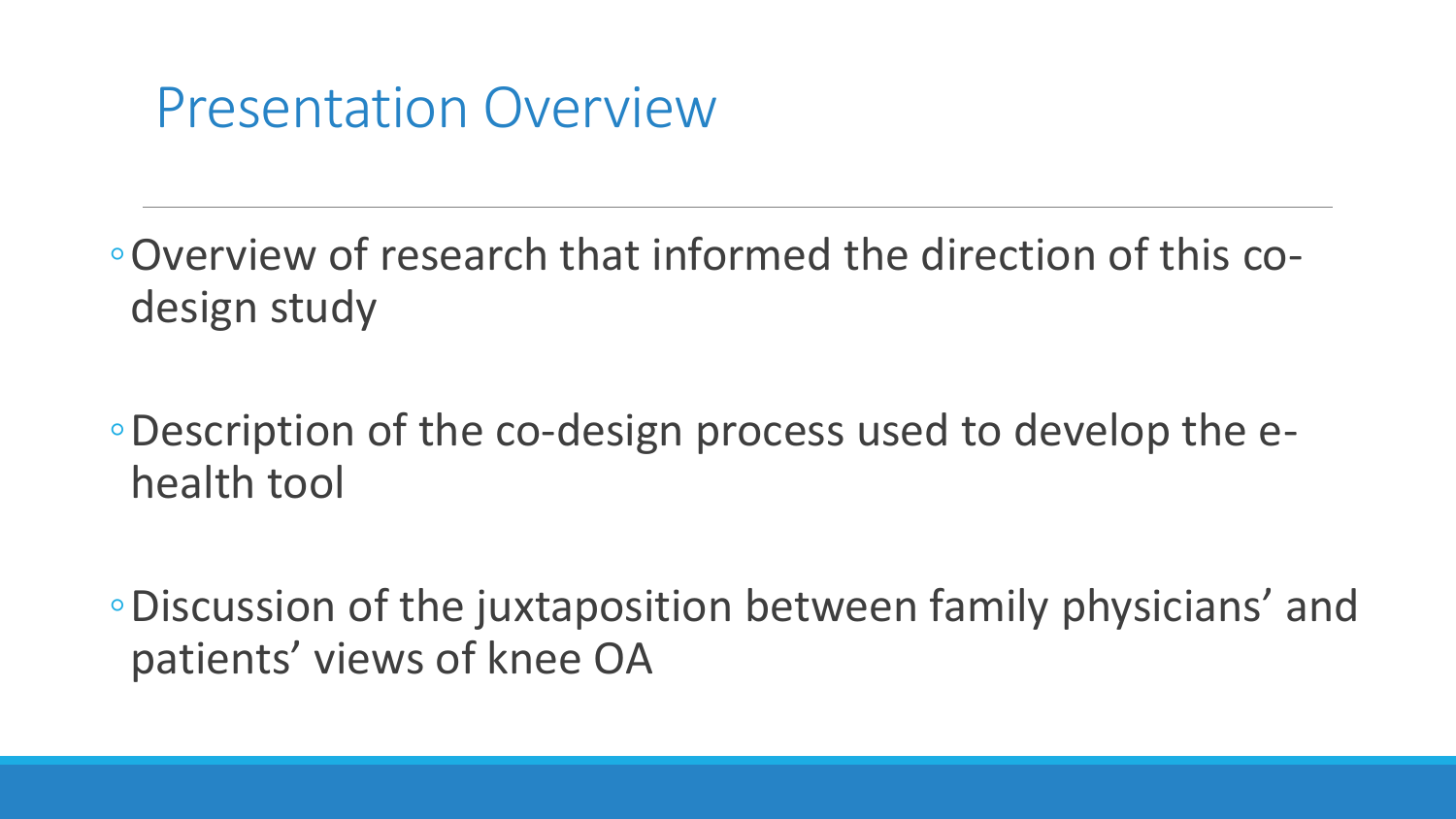## It all began with…….

▶ Behnam Sharif's risk prediction research that was based on Jolanda Cibere's data from the University of British Columbia

 Patients from Patient and Community Engagement Research (PaCER) and family physicians from EnACt invited to an early proposal development meeting

Findings from related studies were discussed:

- Risk prediction for severity of knee OA
- Family physician Cognitive Task Analysis
- Patient-to-patient research on self-managing OA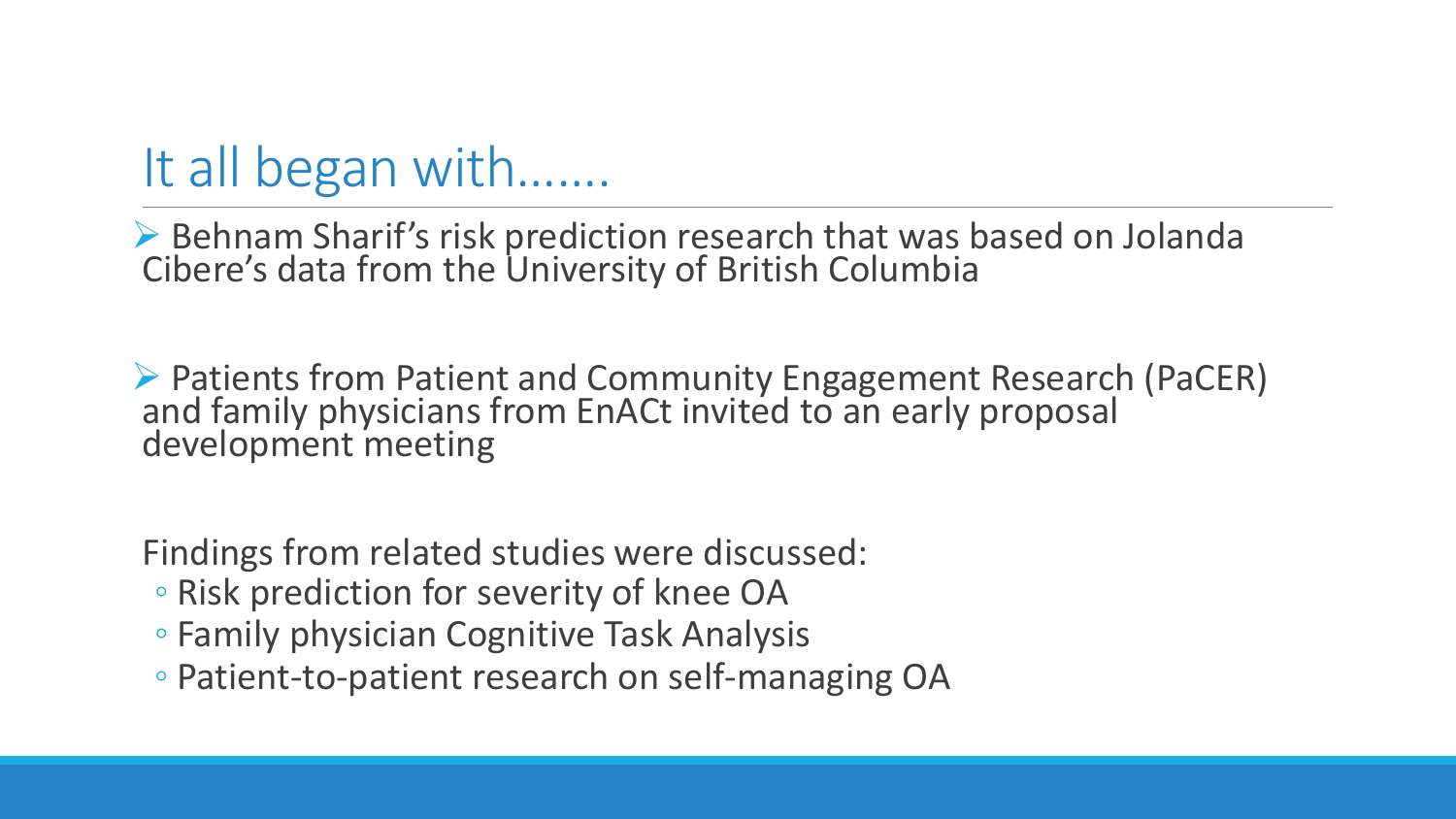### Quantitative Prediction Research

#### *Objective of the Quantitative Research*

**The goal**: develop a risk calculator to predict the severity of knee osteoarthritis (OA) in 7 years using patient's symptoms.

**With a plan:** to develop a web-based risk calculator for physicians

#### *Methods and Results*

Used the Vancouver Longitudinal Study of Early Knee OA (VALSEKO), a 7-year dataset on 122 knee OA (KOA) subjects (*Cibere et al. Arthritis Care Res (Hoboken). 2010;62(12):1691–1698)*

Identified predictors for the progression of KOA:

- Age
- Sex
- Body Mass Index
- Stiffness severity and Pain location

Sharif, B., Marshall, D., Faris, P., Kopec, J., Guermazi, A., Sayre, E., Cibere, J. Development of Predictive Models for 7-year Whole-joint Multi-feature MRI score among a Population-based Early<br>Knee Osteoarthritis Cohort: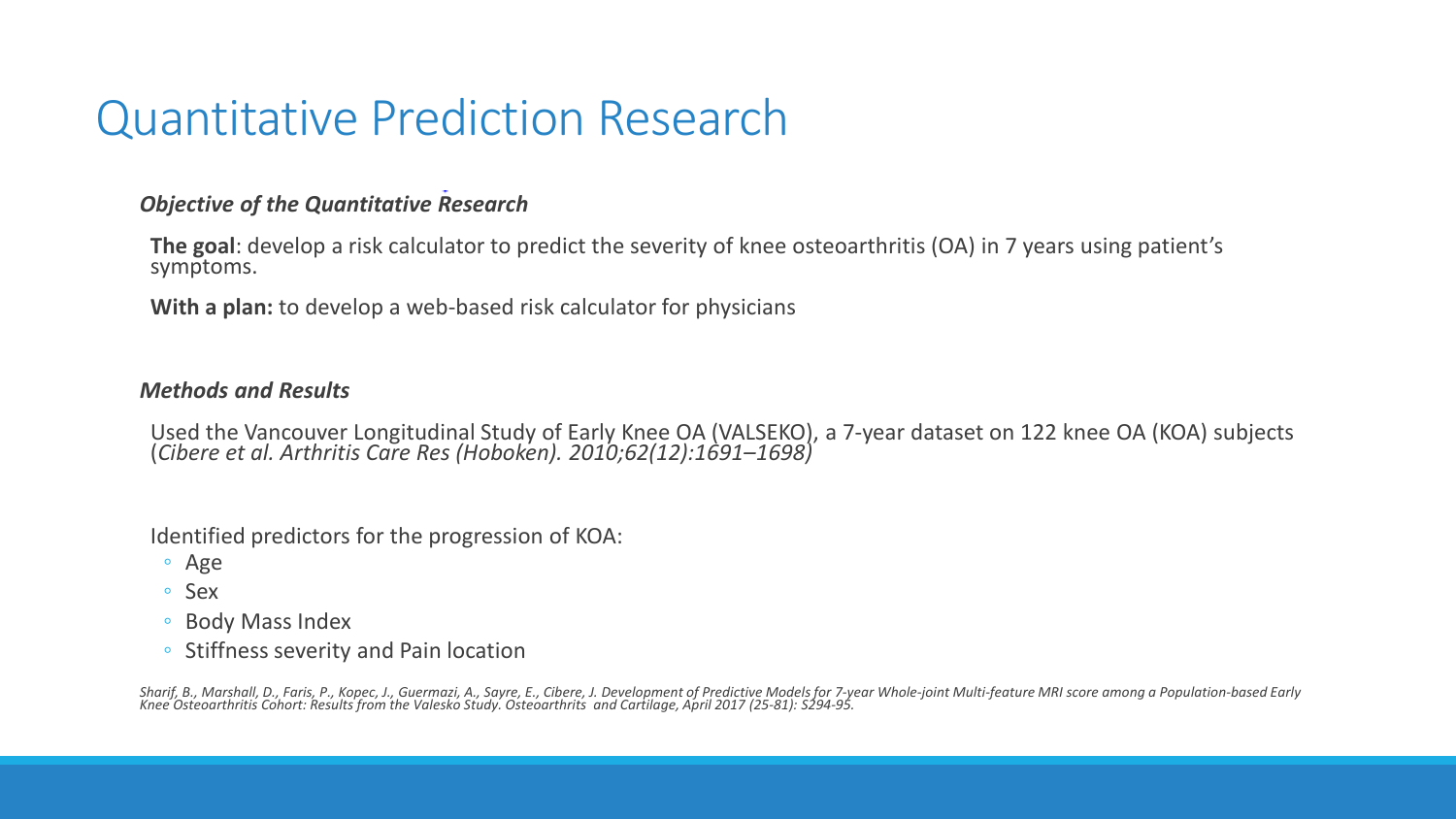# EnACt Research



### **Part 1**: Critical Decision Method CTA with 3 FPs

- *Mental model* of knee pain: KOA vs other
- Patient expectations
- Risk calculator: "meh"

### **Part 2**: CDM with 4 FPs

- Intentional sampling
	- "early majority" FPs not keeners or OA experts
	- Gender, age, and urban-rural distribution
- Mental model of **KOA** specifically, in depth
	- Wear and tear
	- Not "serious disease"
	- Lifestyle factors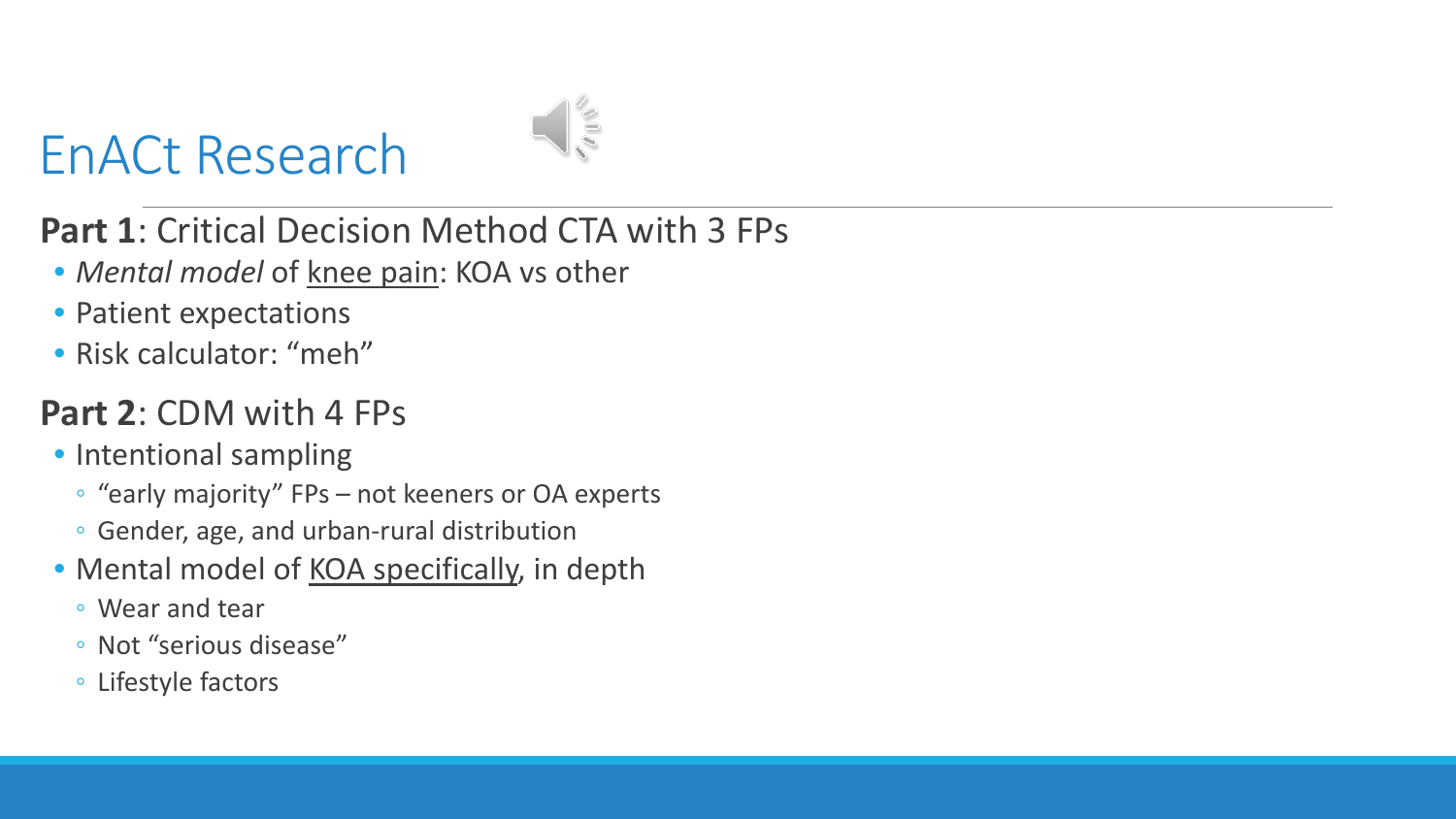## PaCER

PaCER researchers:

- are citizens with health conditions trained to design and conduct health research, using specific adapted methods of qualitative inquiry
- complete a one year program that includes theory and a student internship
- work under the guidance of the Program Director, Faculty of Medicine,<br>University of Calgary
- work in collaboration with health professionals and researchers

The PaCER method:

- uses a tested co-design process based on participatory grounded theory involving interactive data/analysis cycle
- is designed to create a robust collective patient voice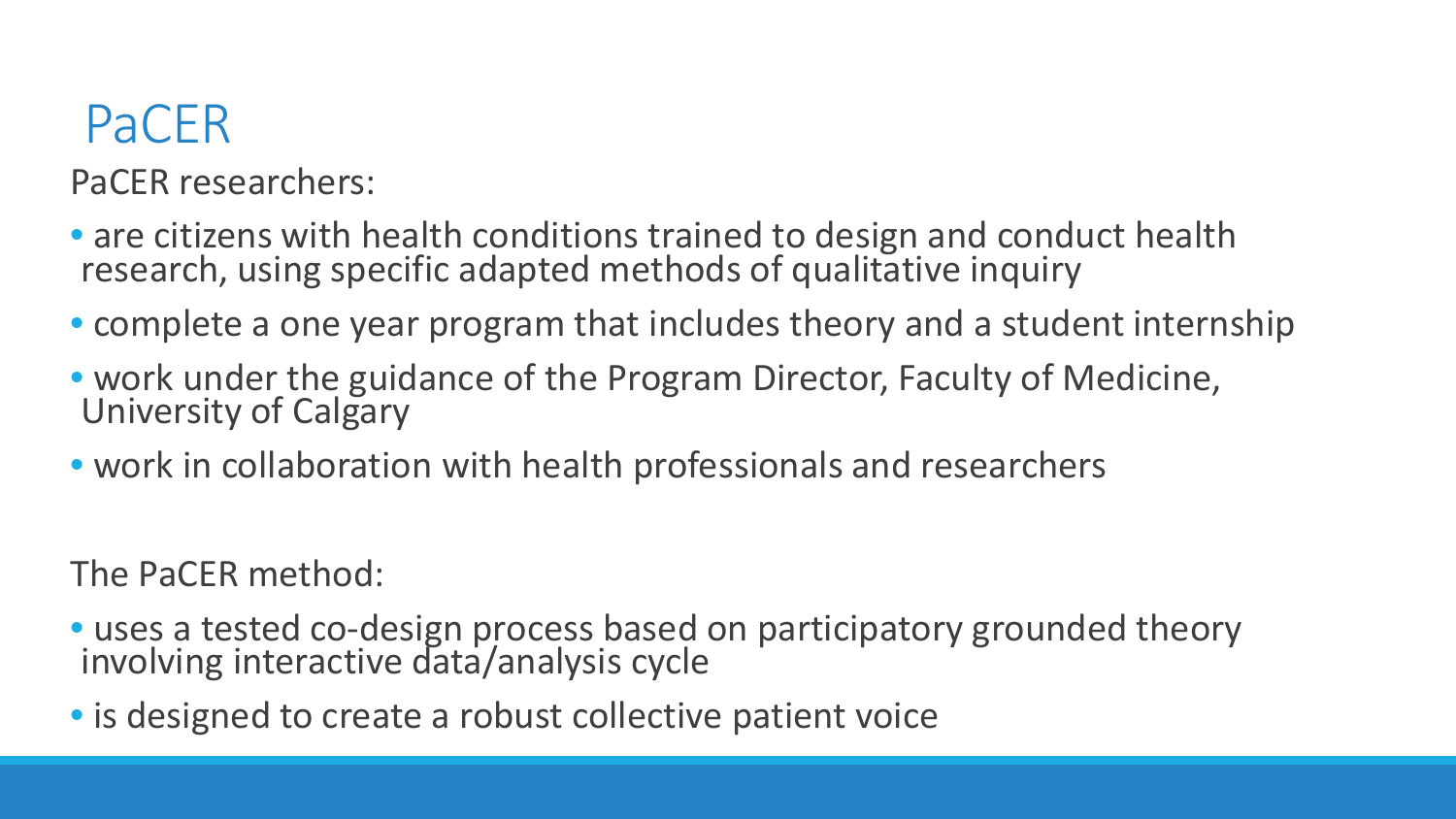### PaCER Research Process

**SET the direction for the study** 

**COLLECT data using focus groups, narrative interviews, observation, & questionnaires**

**REFLECT** on findings **Patients from set and** collect come together to review the findings, & make recommendations

**IMPLEMENT with SCNs & sponsors** 

Recommendations move forward to stakeholders to bring about system transformation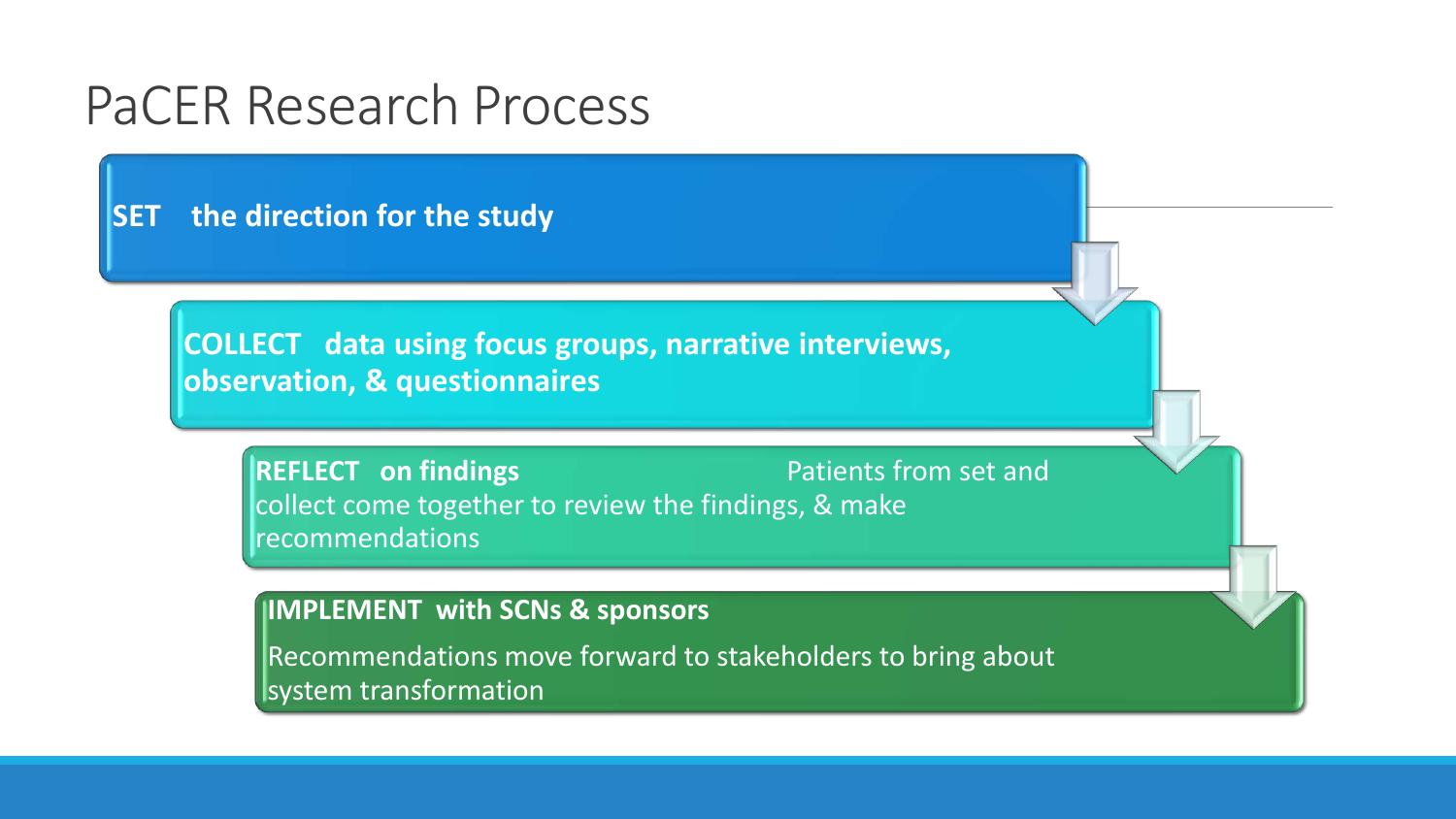## PaCER Research

**Part 1**: Two studies: experience of waiting for help with OA; what quality care means to people with OA

- 45 participants: 13 men & 32 women; age range 30s to 80s
- Method: PaCER research method
- Participants: people who self-identified as having OA

**Part 2**: To understand OA patients' experiences with their family physicians and their perspectives on a self-management tool

- Method: Semi-structured face-to-face interviews
- Participants: patients with knee pain on most days of the month in the past and any pain in the last 23 month
- 7 patients: 2 men & 3 women between age 57 and 72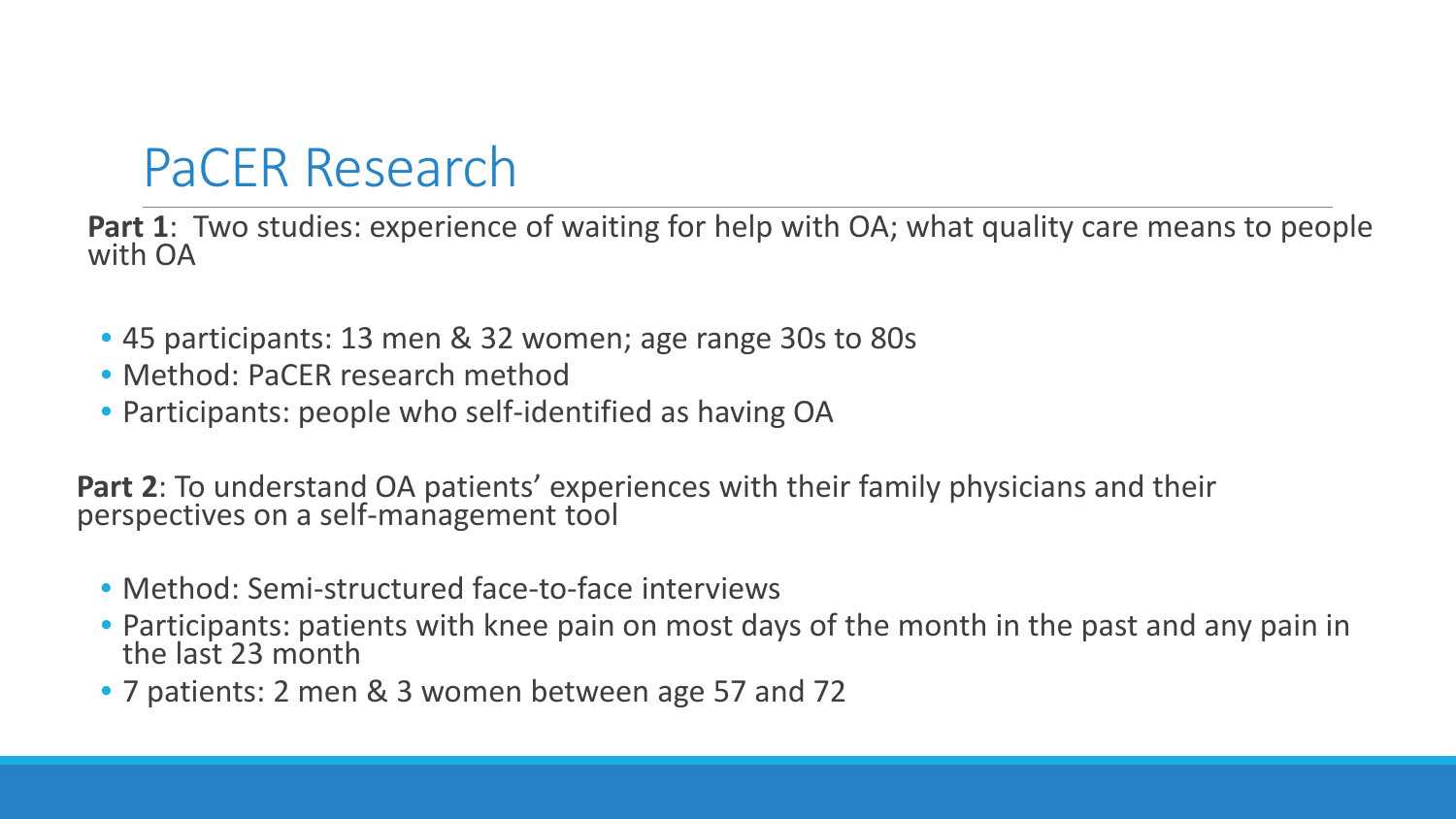### PaCER Research Findings

As patients with OA we need our family physicians to:

- Take our OA more seriously
- Listen to what we are doing to manage our OA
- Help us find solutions that work

We also need:

- Access to specific information about OA progression and corresponding self-management strategies
- An ongoing partnership with our physicians that supports our self-management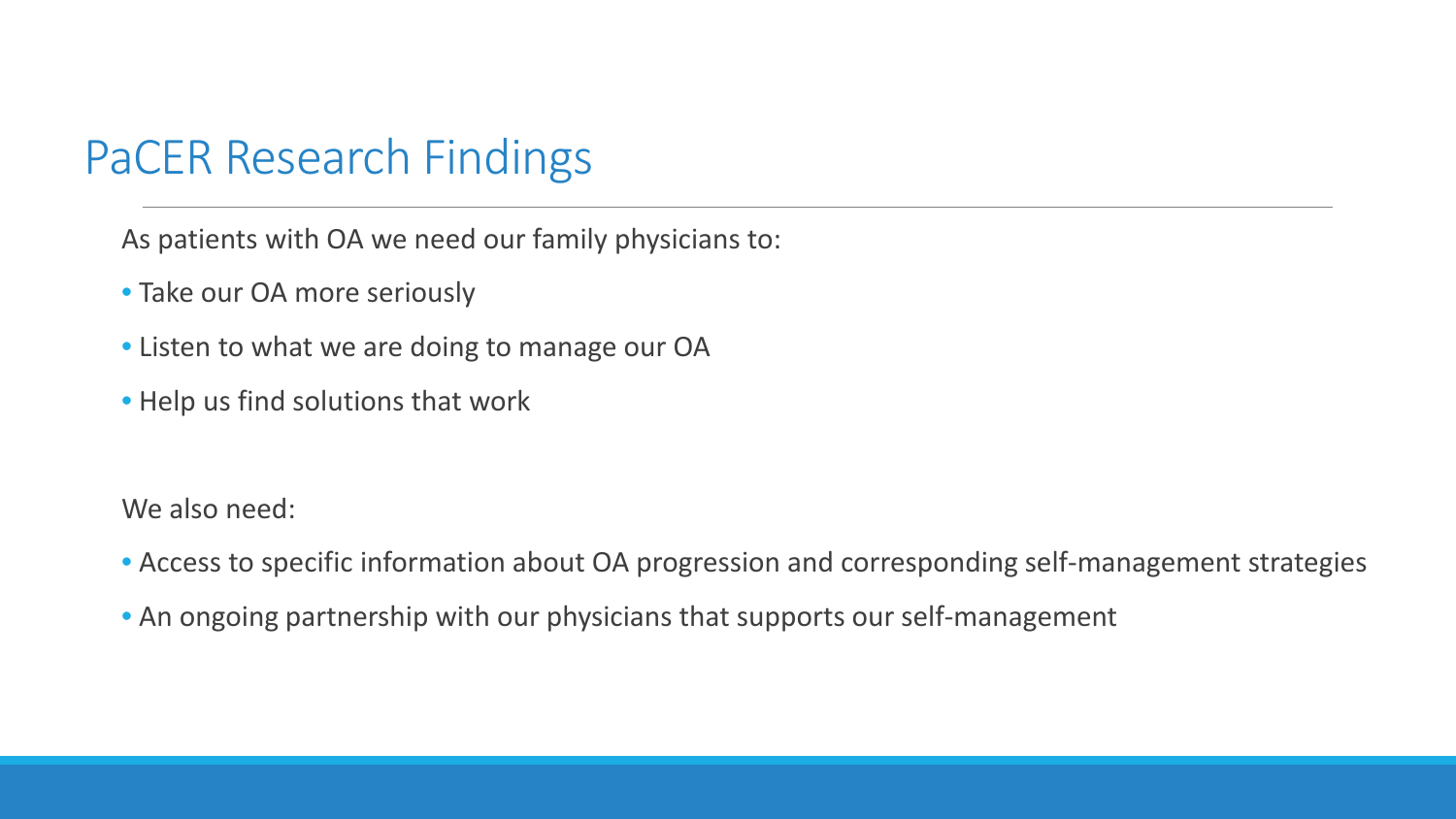# Patients views on an eHealth tool

- Provide access to reliable information about OA and how to manage it
- Let them enter information
- Help them monitor their progress
- Be "mutually available" to them and their physicians

"…keep you focused on areas that need attention"

"If it helped my communication with my doctor that would be positive"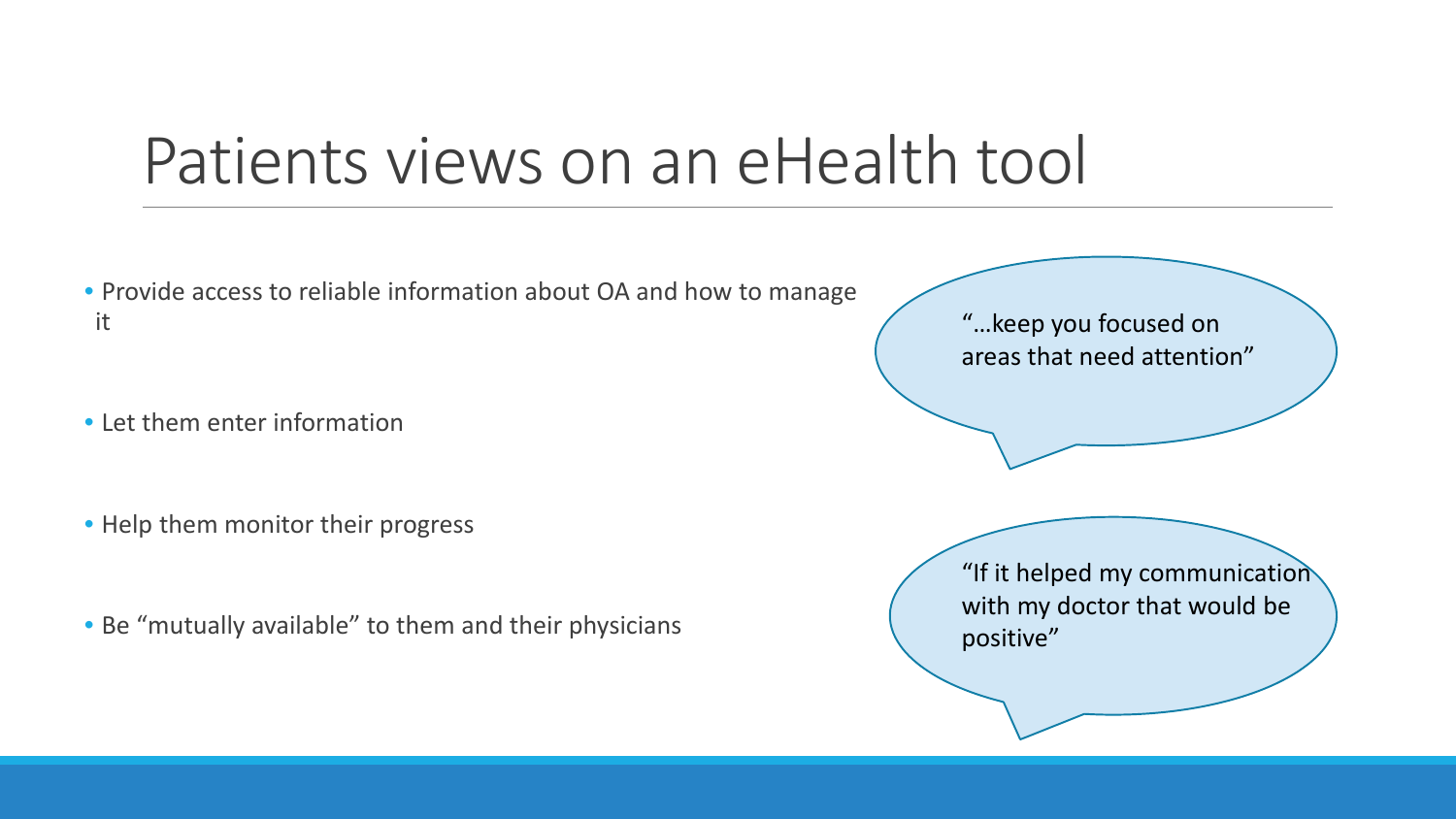**I don't know, I just feel my OA is not that important to him….compared to my heart problem** 

**I've never heard about what stage I am, no one has ever mentioned that to me**

**I** asked about taking turmeric **and my physician told me I don't want to hear you talking about that stuff, it's not in my protocol.**

**In terms of the global scale of medical problems OA is not the highest one on my list** 

**I often talk about OA as a progressive condition, and we manage it symptomwise as things go.**

> **Alternative approaches that help you function may be worthwhile, depending on the cost versus the benefit.**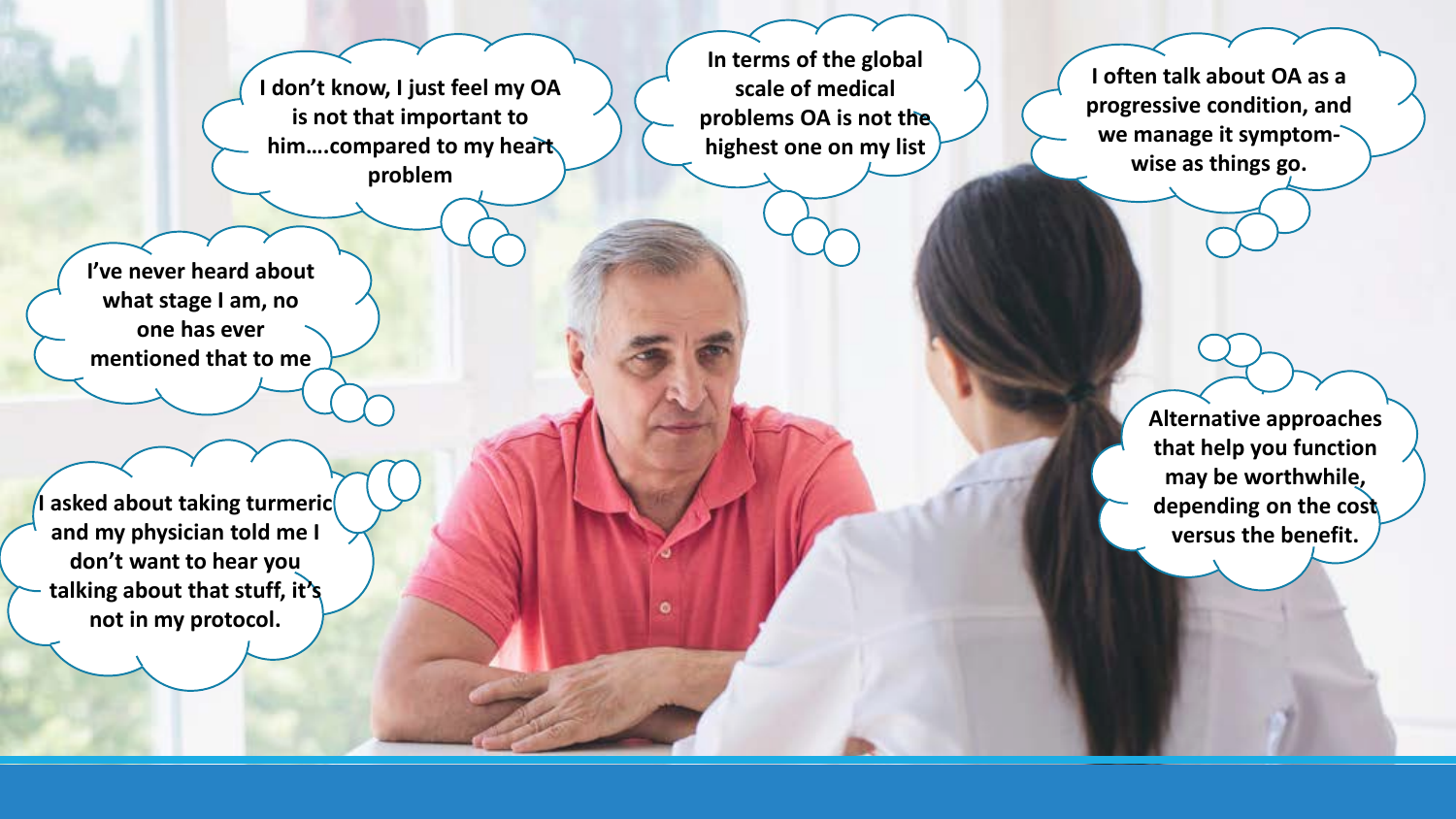**I don't keep going back as there's nothing he can do. You just learn to cope, that's really what it's about.**

**If OA isn't significantly limiting what they do then I'm happy. Usually the patient is reasonably happy, and so just carry on.**

**I find those diets, I just can't do them. I'm thinking about food all the time: it makes me crazy…because diets make me food obsessed.** 

**Out of all the treatments I can offer weight loss is probably what can make a difference. But I almost don't expect patients to lose weight, because so few of them do.**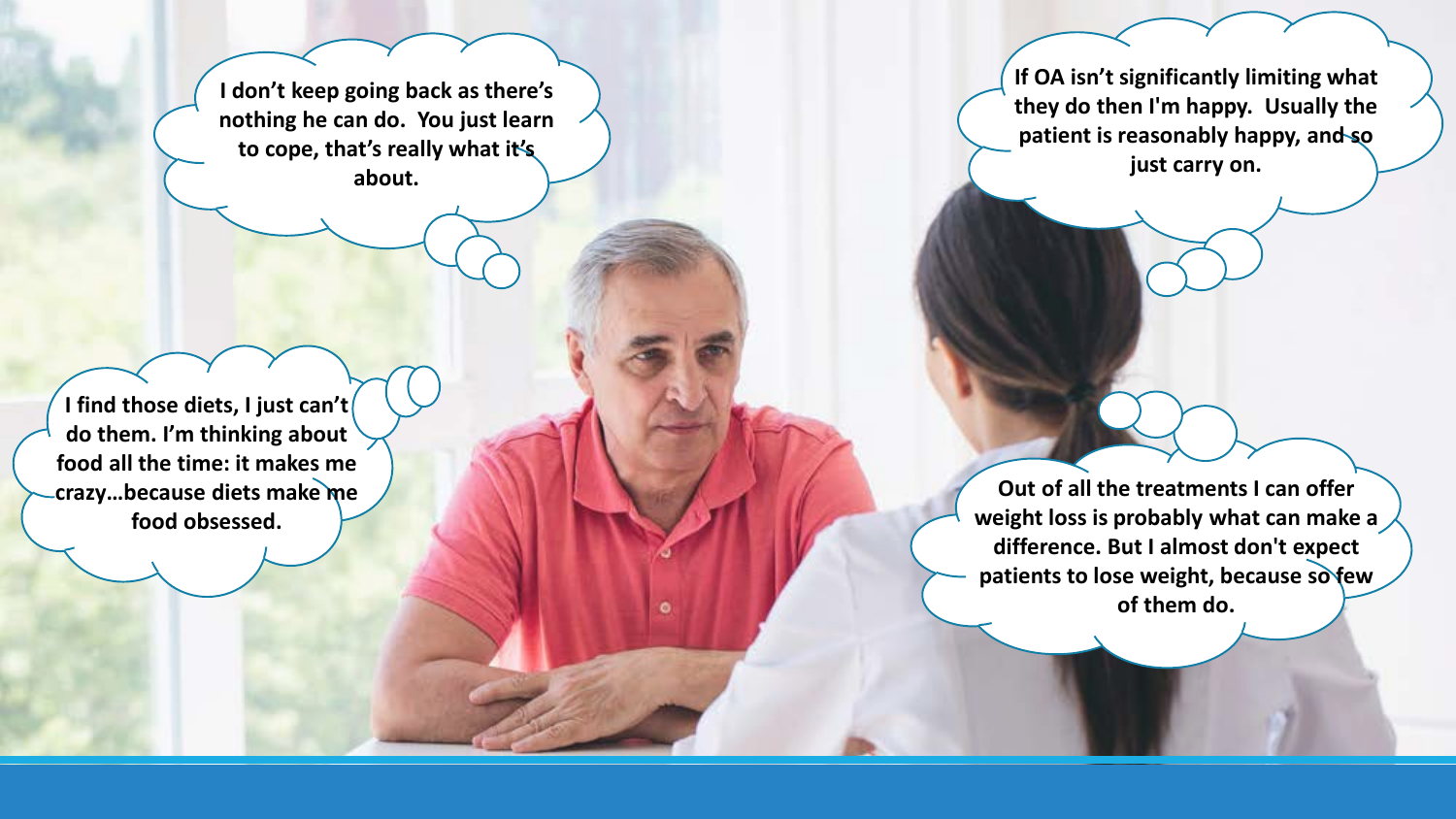## The funny thing that happened

| <b>Goal of Original Proposal</b>                                                                                                                                                 | <b>Family Physicians &amp; Patients</b><br><b>Perspectives</b>                                                                                                   | <b>Revised Goal</b>                                                                                                                                                                                                                                        |
|----------------------------------------------------------------------------------------------------------------------------------------------------------------------------------|------------------------------------------------------------------------------------------------------------------------------------------------------------------|------------------------------------------------------------------------------------------------------------------------------------------------------------------------------------------------------------------------------------------------------------|
| Create a risk management tool that:<br>• is a quantitative measure of clear,<br>expected course of OA<br>• promotes self-management<br>strategies to slow disease<br>progression | • Family physicians did not see the<br>utility of a risk measurement tool<br>• Patients need specific up-to-date<br>information and help in managing<br>their OA | Create a self-management tool that:<br>· includes risk prediction factors<br>• provides patients with evidence-<br>based information, and planning<br>and monitoring capabilities<br>• enhances patient/physician<br>engagement for a healthier<br>outcome |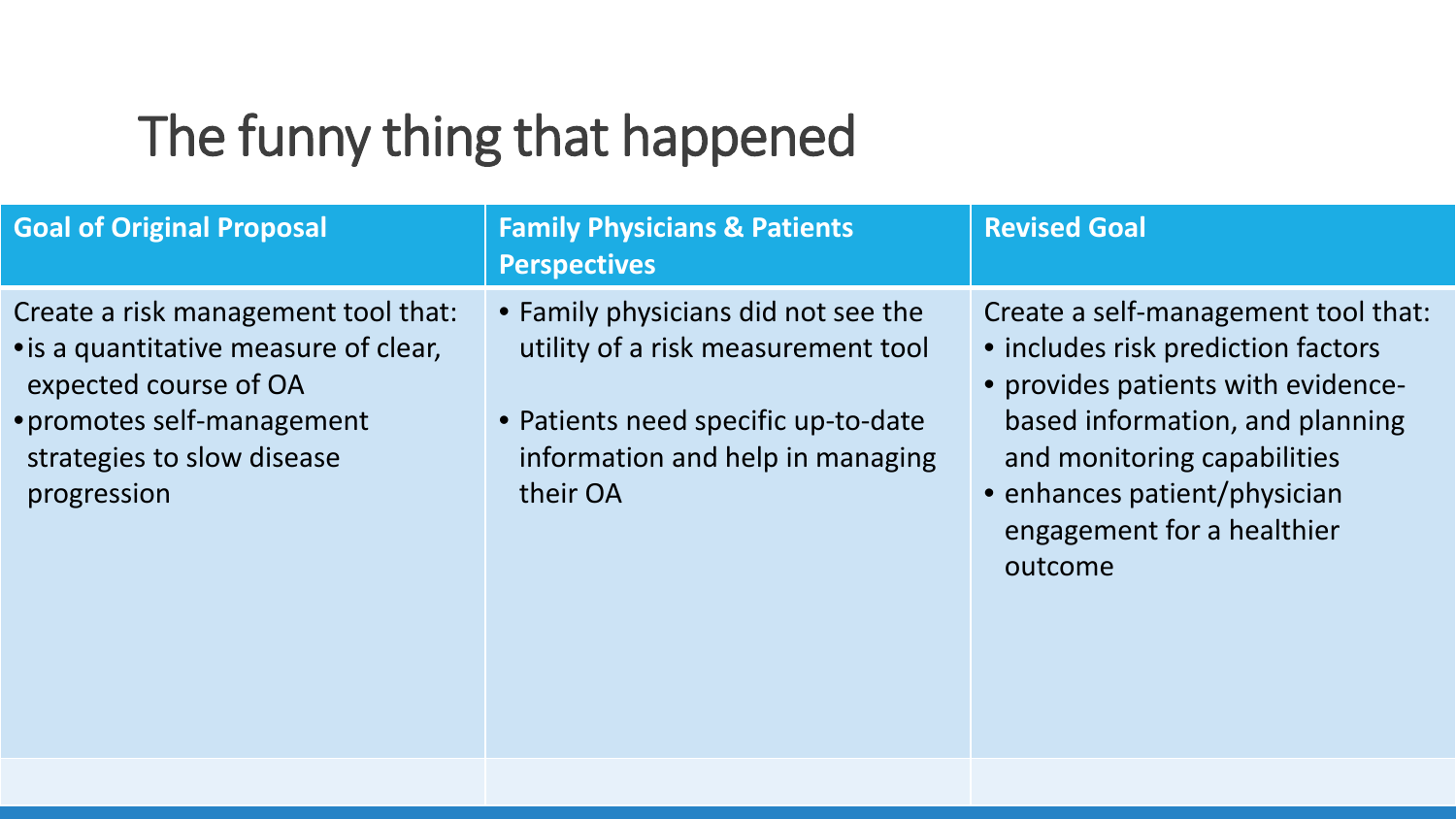# The Co-Design Process

| <b>Session</b> | <b>Purpose</b>                                                                                                                                             | <b>Outcome</b>                                                                                                                                   |
|----------------|------------------------------------------------------------------------------------------------------------------------------------------------------------|--------------------------------------------------------------------------------------------------------------------------------------------------|
| Session 1      | •What patients & physicians want the app<br>to include<br>•How the app would be used for patient-<br>physician communication & patient self-<br>management | • A digital tool for: early diagnosis; tracking<br>symptoms, activity & red flags; weight & pain<br>management; aids, exercises & resources      |
| Session 2      | •Develop & refine features<br>•Assign functionalities to the features                                                                                      | • Refined features: goal setting; symptom & activity<br>tracking; red flags; pain management; reminders;<br>summaries for patients & physicians. |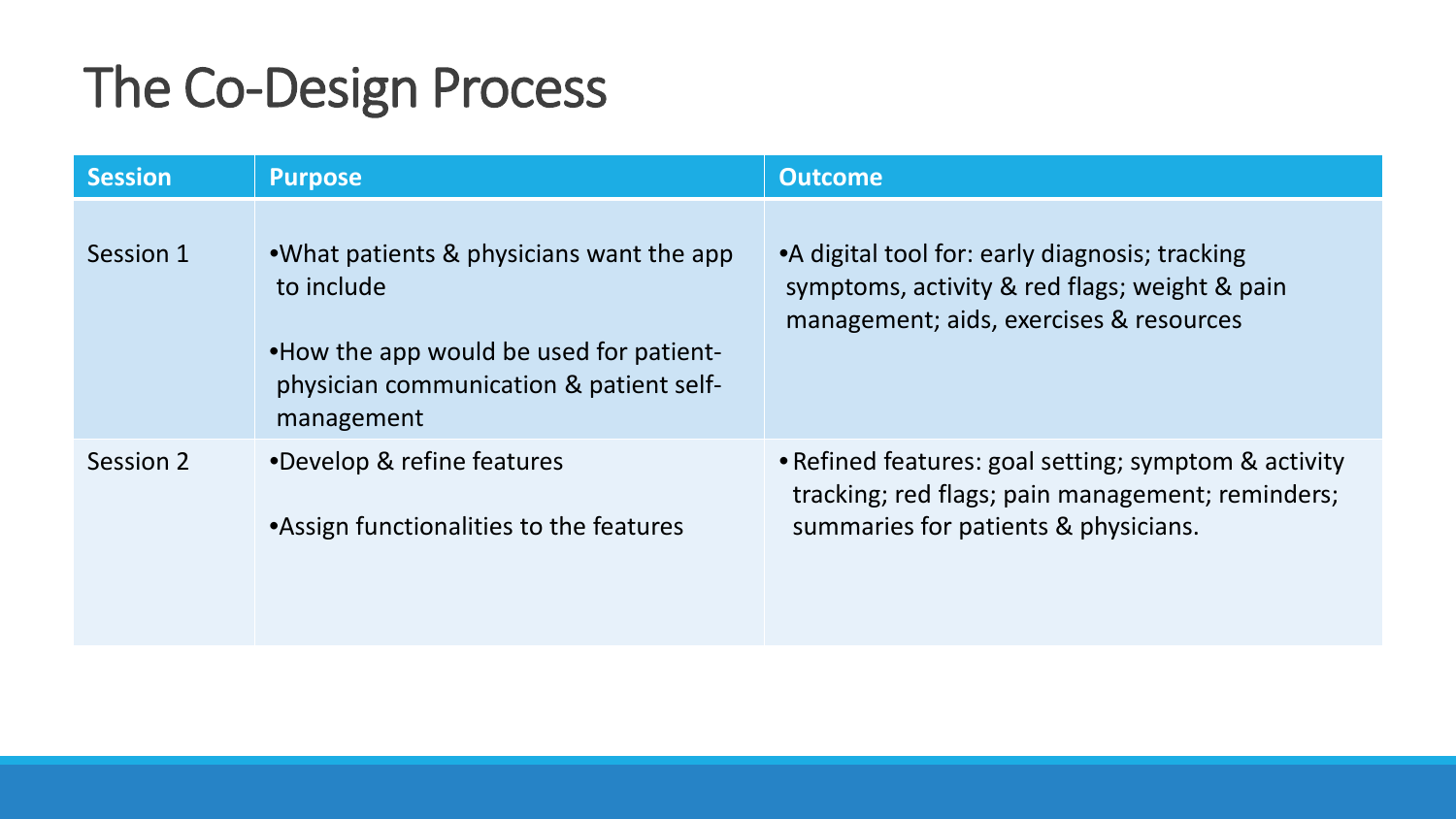## The Co-Design Process

| <b>Session</b> | <b>Purpose</b>                                                                                                                                                                | <b>Outcome</b>                                                                                                                           |
|----------------|-------------------------------------------------------------------------------------------------------------------------------------------------------------------------------|------------------------------------------------------------------------------------------------------------------------------------------|
| Session 3      | •Critically discuss the app prototype & give<br>feedback to the app developer<br>•Finalize app features<br>•achieve validity & priorities using surveys &<br>voting exercises | •User perspectives of the importance, desirability, &<br>usability of app features<br>•Priorities for app feature development identified |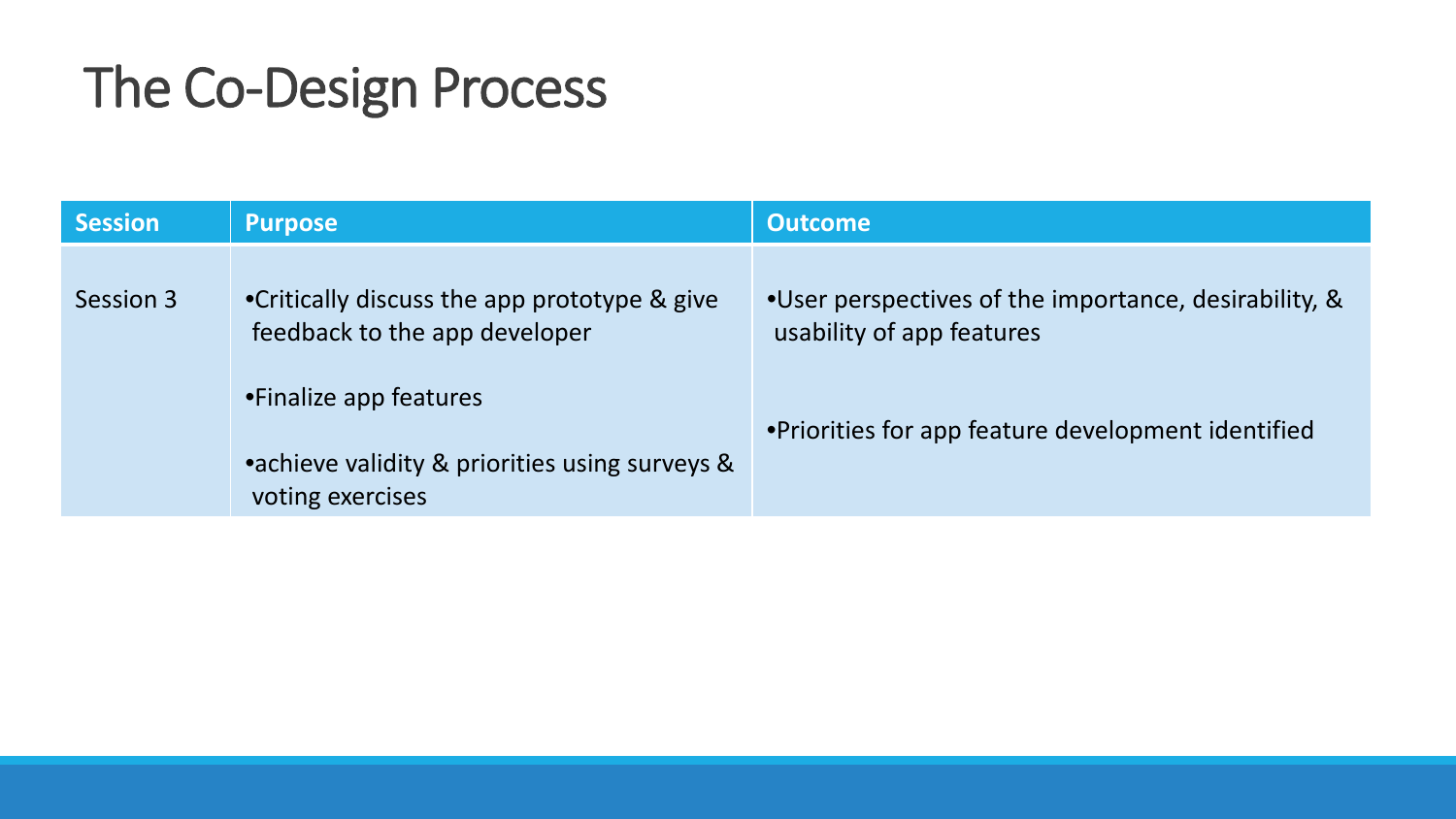### …at the end of this project we will have a co-designed app

- Family physicians will have OA progression risk information
- Patients will:
	- 1) have access to intervention information
	- 2) increase their capacity for self-management of their KOA

• Patients and physicians will have a platform for more productive communication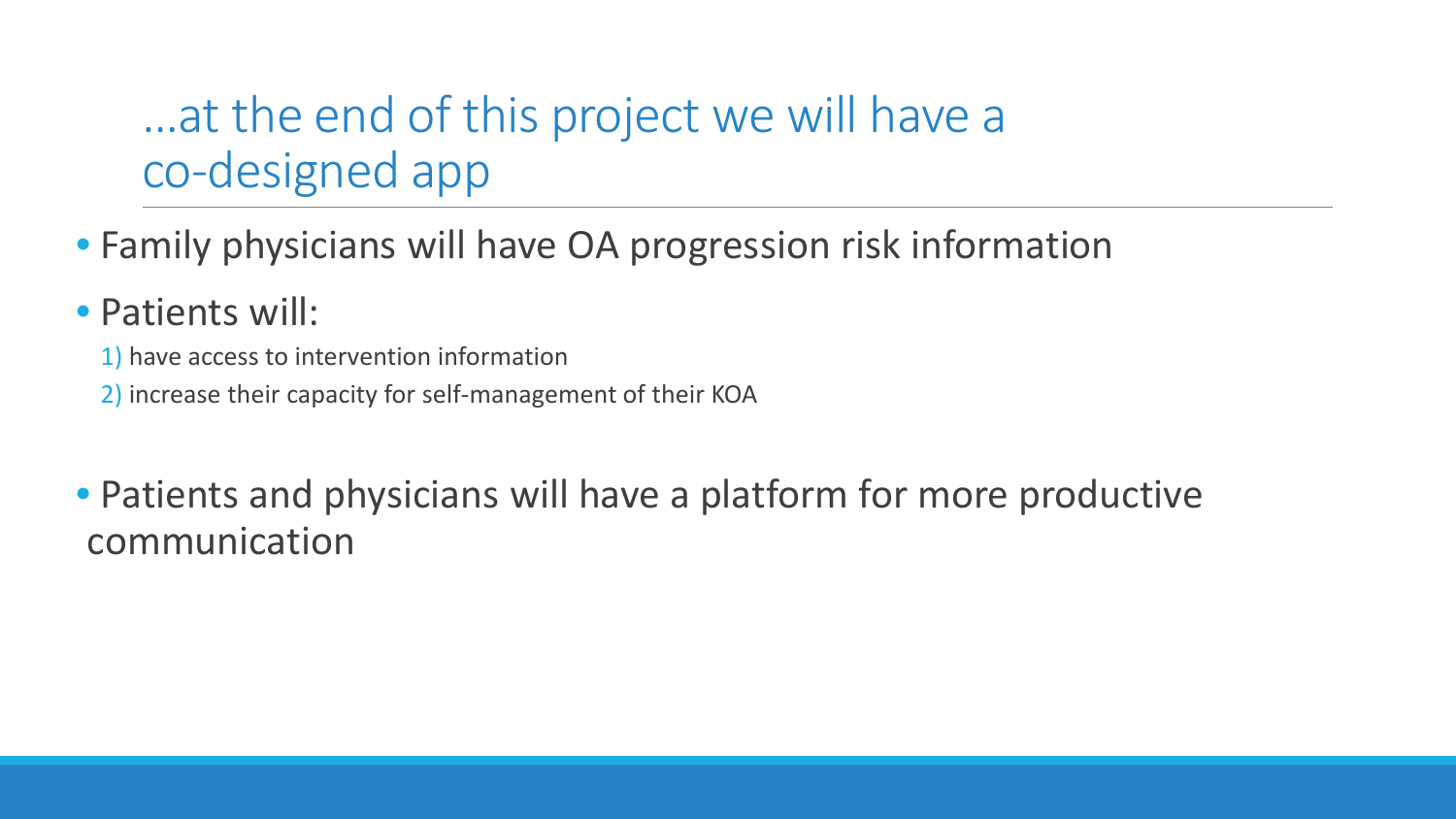## The Challenge

How do differences in patient and physician perspectives impact care in your setting?

How might something like an app help put patients and physicians on the same page?

How could the idea of co-design be useful in your setting?

What kind of culture change would this require?

Would the results be what you expect?